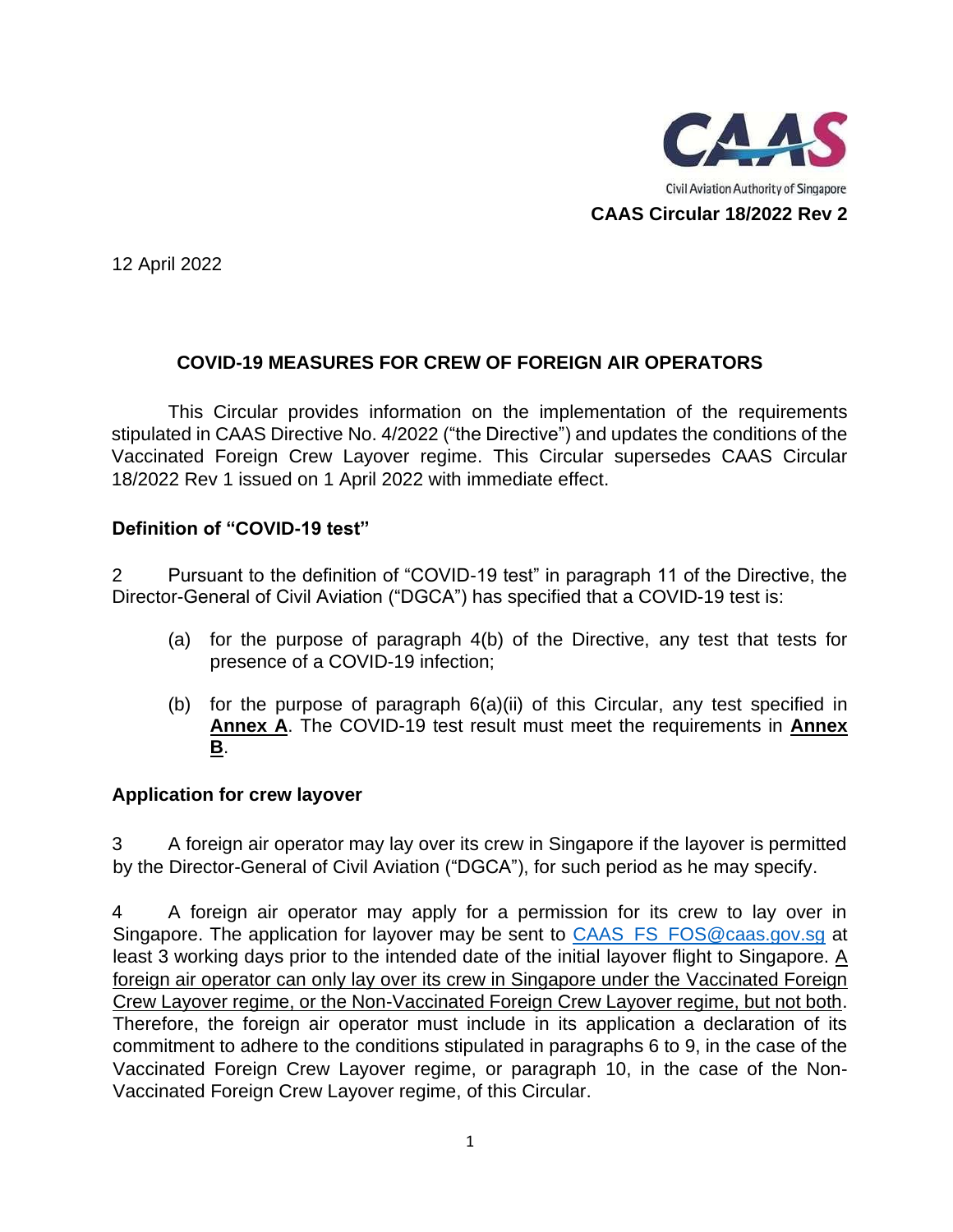5 A foreign air operator that has an approval to lay over its crew in Singapore given before 1 April 2022 by the DGCA under paragraph 13 of Directive No. 10/2020 and is in force on that date ("the first-mentioned approval"), should indicate to CAAS as soon as possible on which crew layover regime it intends to apply for. That foreign air operator will be deemed to have been given permission under paragraph 7(2) of the Directive to lay over its crew under the Non-Vaccinated Foreign Crew Layover Regime, and must comply with the conditions in paragraph 10, pending a new permission to replace the firstmentioned approval.

# **Vaccinated Foreign Crew Layover Regime**

6 The crew members of a foreign air operator that is permitted pursuant to paragraph  $7(2)$  of the Directive to lay over fully vaccinated<sup>1</sup> crew members in Singapore under the Vaccinated Foreign Crew Layover regime are not subjected to any movement restriction, provided that that foreign air operator complies with the following conditions specified by the DGCA –

- (a) ensure that its crew members
	- (i) are fully vaccinated;
	- (ii) obtain a negative COVID-19 test result within 2 days before departing on each flight to Singapore;
	- (iii) has no travel history to any country or region classified under the Restricted Category by the Singapore Ministry of Health in the past 7 days;
- (b) produce, when requested by CAAS, proof of vaccination and COVID-19 test results of a crew member who had laid over in Singapore<sup>2</sup>.

*Note: The requirement in sub-paragraph (a)(ii) on pre-departure testing is being reviewed. Should it be revised, the conditions in paragraph 6 will be adjusted accordingly.*

7 The DGCA will progressively allow foreign air operators to accommodate its crew members at a crew accommodation of their choice under the Vaccinated Foreign Crew Layover regime. From 12 Apr 2022, a foreign air operator applying for permission to lay over its crew under the Vaccinated Foreign Crew Layover regime will need to provide

<sup>1</sup> "fully vaccinated" means vaccinated against a COVID-19 infection in accordance with the criteria specified in [www.safetravel.ica.gov.sg/health/vtsg#acceptedvaccines.](http://www.safetravel.ica.gov.sg/health/vtsg#acceptedvaccines)

<sup>&</sup>lt;sup>2</sup> The proof of vaccination and COVID-19 test result, which can be kept by the air operator or the crew member, must be retained for a minimum of 4 weeks, and be provided to CAAS upon request.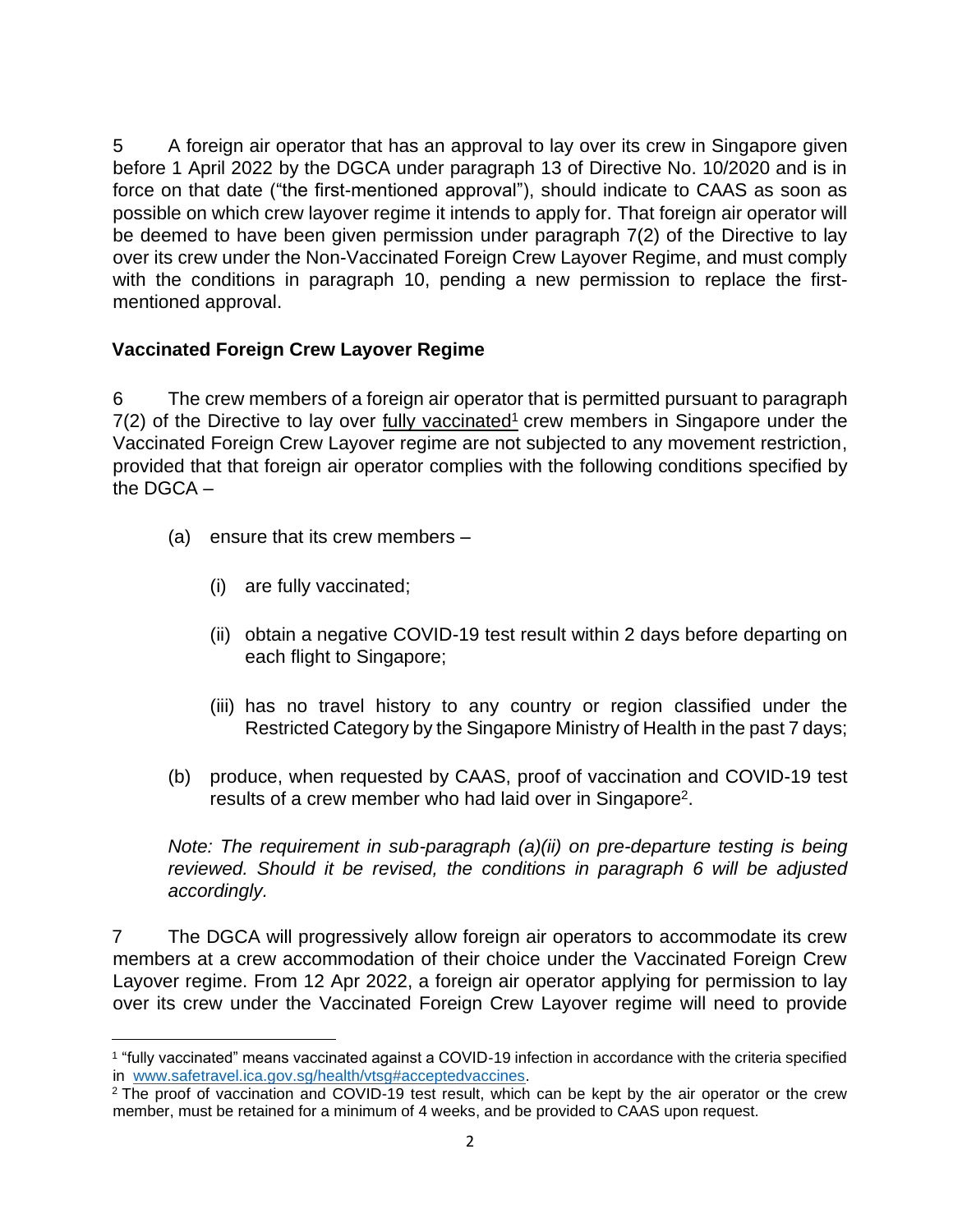information to CAAS to demonstrate that it has the necessary processes in place to meet the requirement in paragraph 6(a) above. Such information can include, for example, crew circulars and other internal procedures. When satisfied, CAAS may grant permission for such a foreign air operator to lay over its crew at a crew accommodation of the operator's choice.

8 With regard to a foreign air operator that has already been given permission to lay over its crew in a designated crew accommodation under the Vaccinated Foreign Crew Layover regime, CAAS will carry out additional assessments to verify the foreign air operator's processes before allowing it to lay over its crew in a crew accommodation of its choice. The foreign air operator need not make any application for this purpose.

9 A foreign air operator who is approved to lay over its crew under the Vaccinated Foreign Crew Layover Regime must not layover any unvaccinated or partially vaccinated crew in Singapore.

# **Non-Vaccinated Foreign Crew Layover Regime**

10 The DGCA has specified, pursuant to paragraph 7(3) of the Directive, that a foreign air operator that is approved to lay over unvaccinated or partially vaccinated crew members in Singapore must comply with the following conditions<sup>3</sup> –

- (a) ensure that its crew use the most direct route from the immigration facilities to the designated transport pick up area, and vice versa for their departure flight;
- (b) ensure that its crew do not enter any retail premises, make any purchase at a vending machine or change currency in the landside areas within the airport and Jewel Changi Airport;
- (c) to accommodate its crew members at a designated crew accommodation during their layover in Singapore;
- (d) ensure that its crew members remain in his or her respective assigned room at the crew accommodation at all times, except when use of crew lounge is allowed by the operator of the designated crew accommodation, and use of the crew lounge is in accordance with such conditions established by the operator of the designated crew accommodation;
- (e) ensure that its crew members are transported directly from the airport to the designated crew accommodation by a designated transport provider upon arrival in Singapore, and vice-versa when departing Singapore. Crew arriving

<sup>&</sup>lt;sup>3</sup> These conditions were previously contained in Directive No. 10/2020.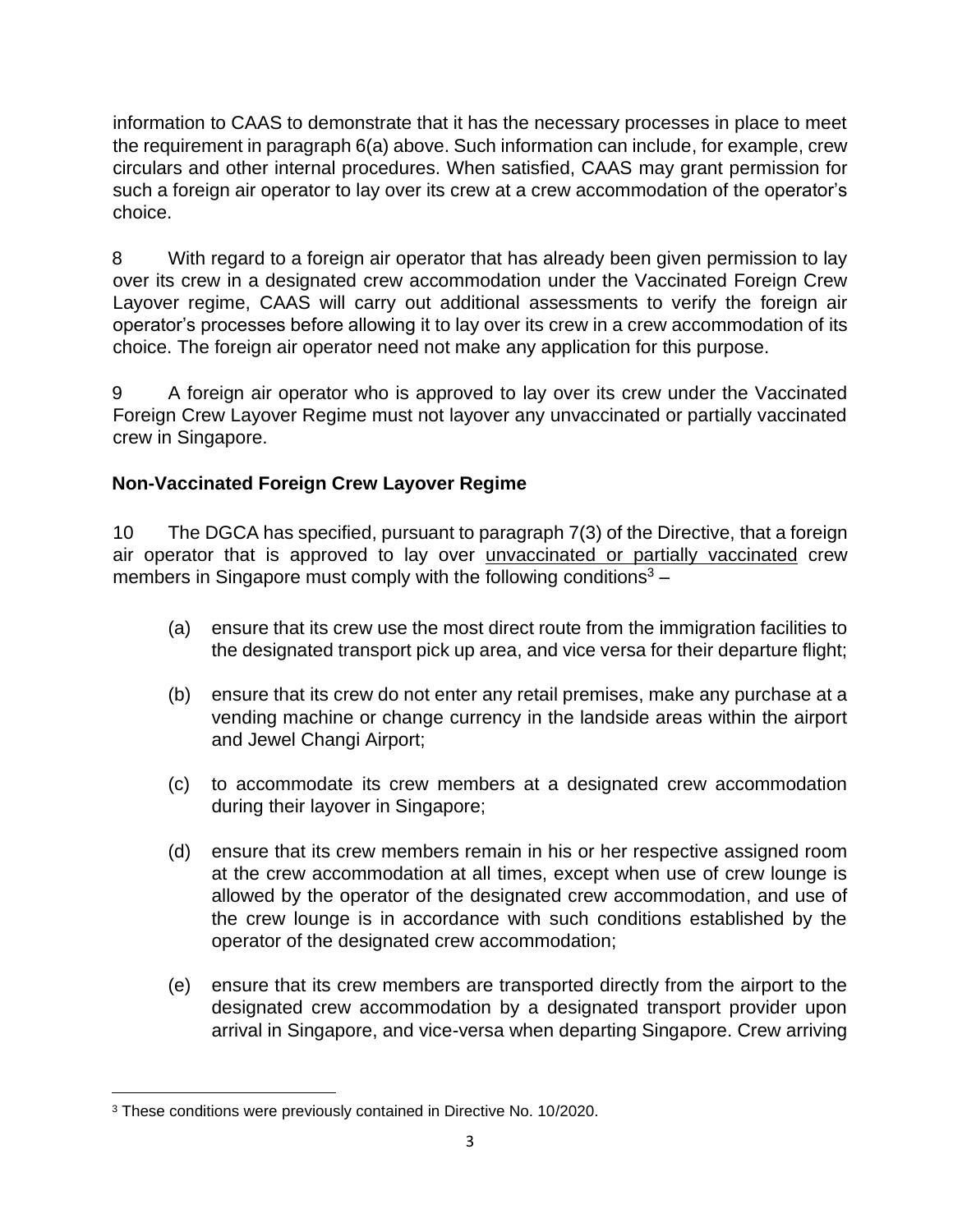at Changi Airport Terminal 3 and laying over at Crowne Plaza Changi Airport may walk to the hotel.

#### **Designated crew accommodation**

11 The DGCA has designated the following as a designated crew accommodation:

Crowne Plaza Changi Airport 75 Airport Boulevard, #01-01 Changi Airport, Singapore 819664 Tel: +65 6823 5300 / 1800 787 1221 Email: SINCP@ihg.com

Holiday Inn Singapore Orchard City Centre 11 Cavenagh Road, Singapore 229616 Tel: +65 6733 8333 Email: [airlines.hisocc@ihg.com](mailto:airlines.hisocc@ihg.com)

Carlton Hotel (S) Pte Ltd 76 Bras Basah Road, Singapore 189558 Tel: +65 6311 8470 / 9455 0880 Email: groupcrew.operations@carltonhotel.sg

# **Designated transport provider**

12 The DGCA has designated the following as a designated transport provider:

Woodlands Transport Service Private Limited Tel: +65 9656 6258 / 8186 8227 Email: [airportshuttleha@woodlandstransport.com.sg](mailto:airportshuttleha@woodlandstransport.com.sg)

Sava Leisure Private Limited Tel: +65 9455 8268 / 9005386 Email: [asokh@savaleisure.com.sg](mailto:asokh@savaleisure.com.sg) / [vidya@savaleisure.com.sg](mailto:vidya@savaleisure.com.sg) / [booking@savaleisure.com.sg](mailto:booking@savaleisure.com.sg)

Big S' Holiday Private Limited Tel: +65 9030 0058 / 9767 8509 Email: kfoo@toureast.net / jgoh@toureast.net [/ bookings@bigsholiday.com](mailto:kfoo@toureast.net%20/%20jgoh@toureast.net%20/%20bookings@bigsholiday.com)

Luxury Coach Service Tel: +65 9488 8070 / 8161 4579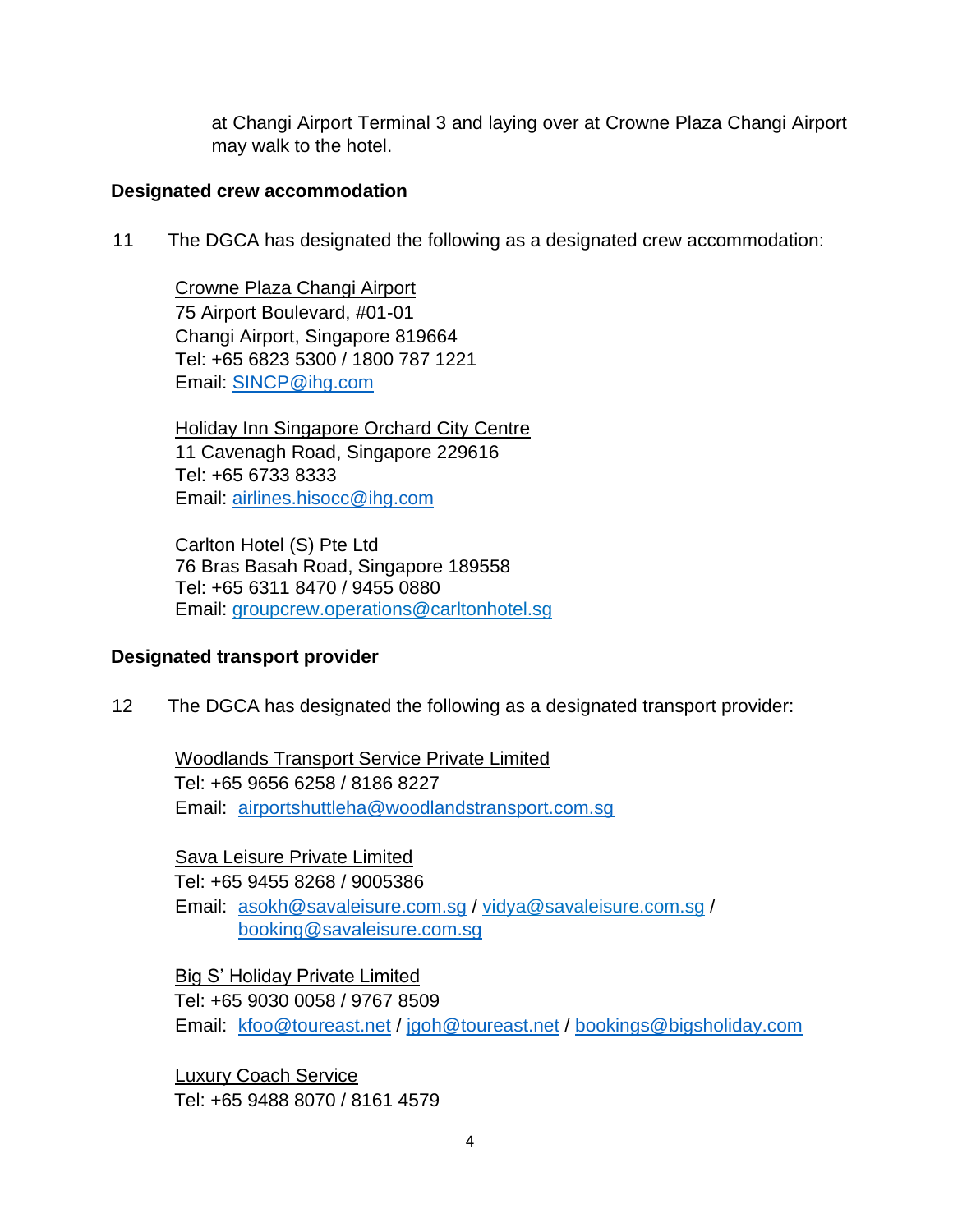# Email: [coachops@luxurycoach.com.sg](mailto:coachops@luxurycoach.com.sg) / [eric@luxurycoach.com.sg](mailto:eric@luxurycoach.com.sg) or [eric\\_luxury@yahoo.com.sg](mailto:eric_luxury@yahoo.com.sg)

Alan Foo Senior Director (Safety Regulation Group) for Director-General of Civil Aviation Civil Aviation Authority of Singapore [no signature required]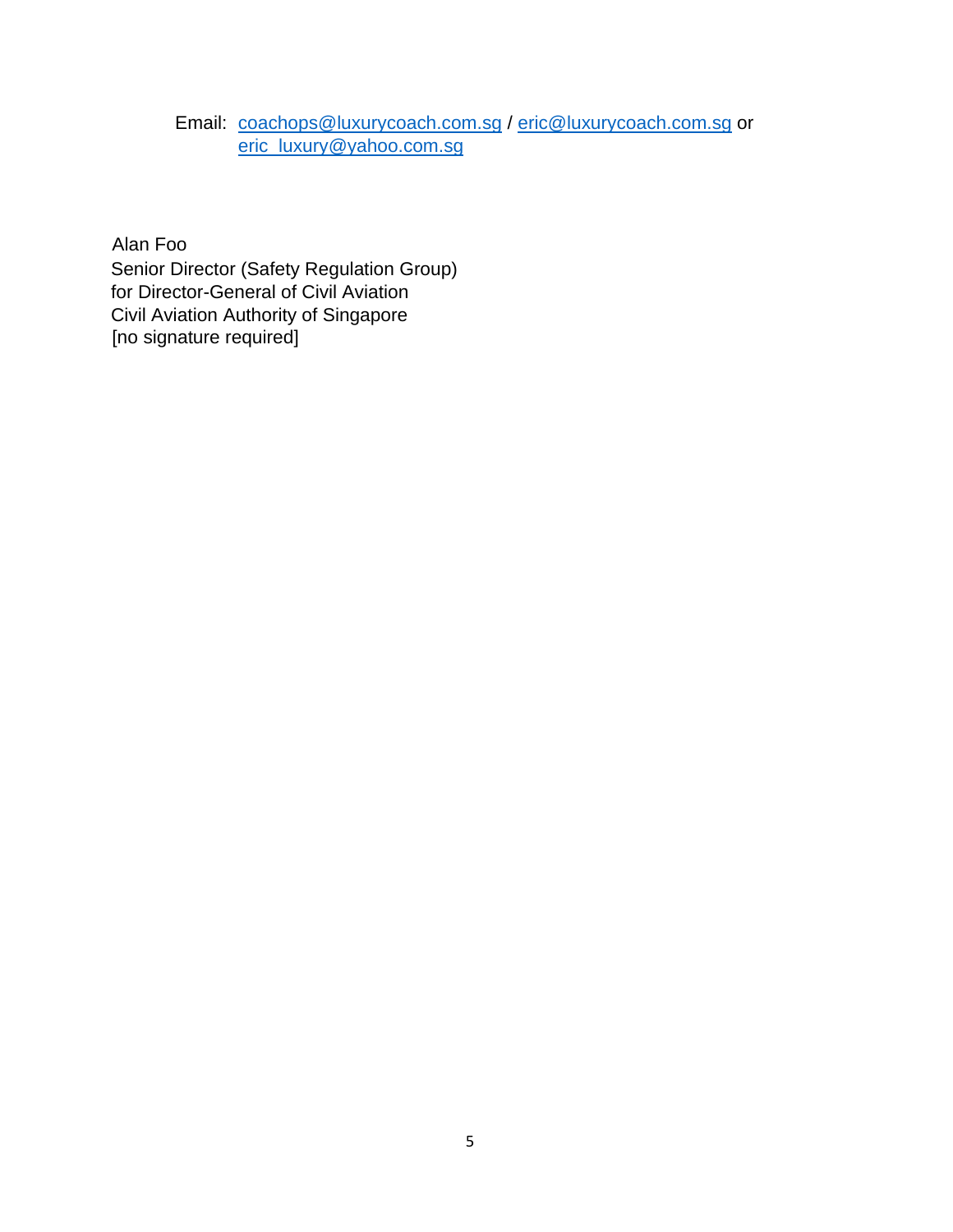Below is a non-exhaustive list of accepted COVID-19 tests based on guidelines by the Singapore Ministry of Health (MOH).

| <b>Test Type</b>        | <b>Sample Source</b> | <b>Status</b>                | <b>Modality</b>                          |
|-------------------------|----------------------|------------------------------|------------------------------------------|
| <b>PCR</b> test         | All                  | Allowed, all<br>sample types | Professionally administered <sup>4</sup> |
| <b>RT-PCR Test</b>      |                      |                              |                                          |
| <b>NA-PCR Test</b>      |                      |                              |                                          |
| <b>NAAT PCR Test</b>    |                      |                              |                                          |
| <b>SARS Cov 2 PCR</b>   |                      |                              |                                          |
| Test                    |                      |                              |                                          |
| Rapid PCR test          |                      |                              |                                          |
| <b>LAMP Test</b>        |                      |                              |                                          |
| NAAT Test (all          |                      |                              |                                          |
| types)                  |                      |                              |                                          |
| <b>SARS Cov 2 Rapid</b> |                      |                              | Professionally                           |
| Test                    |                      |                              | administered or                          |
| Antigen                 |                      |                              | self-administered and                    |
|                         |                      |                              | remotely supervised by                   |
|                         |                      |                              | an approved ART provider                 |
|                         |                      |                              | in Singapore <sup>5</sup>                |

**Note**: A serology test by blood sample is not an accepted COVID-19 test.

<sup>4</sup> The COVID-19 test has to be performed by a trained professional (e.g. a medical professional or a Government recognised trained professional).

<sup>&</sup>lt;sup>5</sup> Refer t[o https://go.gov.sg/remote-art-overseas-sg](https://go.gov.sg/remote-art-overseas-sg) for a list of approved remotely supervised ART providers. This service is currently only available to Singapore Citizens, Permanent Residents and Work Pass Holders (including Long Term Pass Holders) situated overseas.